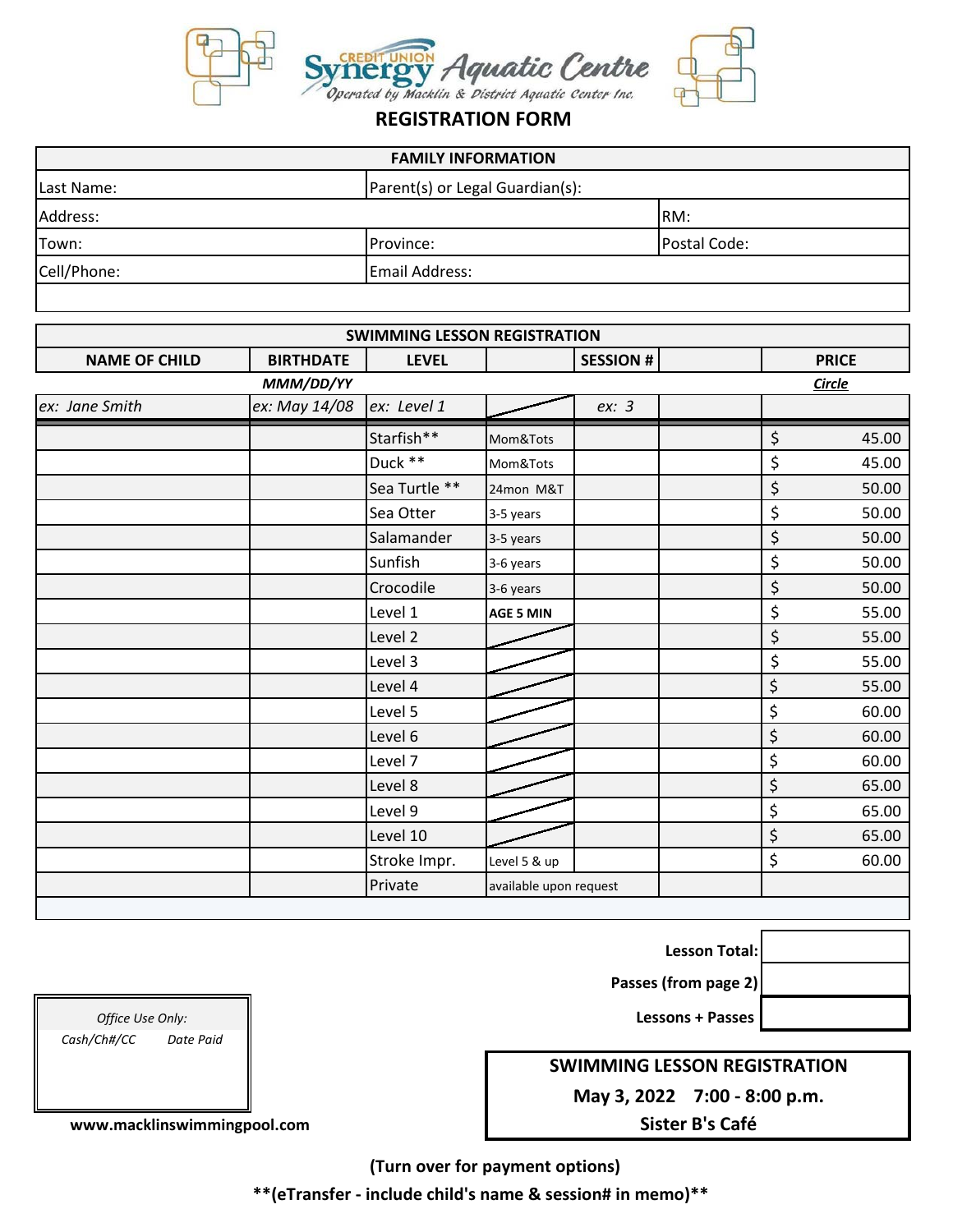| <b>SEASON PASS (MEMBERSHIP) INFORMATION</b>                                                                    |                                                           |                 |  |  |  |
|----------------------------------------------------------------------------------------------------------------|-----------------------------------------------------------|-----------------|--|--|--|
| $\Box$ Preschool<br>$\Box$ Child<br><b>Type of Pass:</b><br>$\Box$ Student                                     | $\Box$ Spectator<br>$\Box$ Adult<br>$\Box$ Senior         |                 |  |  |  |
| <b>Name of Pass Holder</b>                                                                                     | <b>Price</b><br>Age                                       |                 |  |  |  |
|                                                                                                                |                                                           |                 |  |  |  |
|                                                                                                                |                                                           |                 |  |  |  |
| FAMILY PASS (MEMBERSHIP) INFORMATION                                                                           |                                                           |                 |  |  |  |
| Family members listed must be on current Health Services Card. Children must be under 18 years of age          |                                                           |                 |  |  |  |
| unless they are a student attending post-secondary education and reside in Macklin for the summer.             |                                                           |                 |  |  |  |
| Name(s) to be listed on Family Pass                                                                            | <b>Child Ages</b><br><b>Price</b>                         |                 |  |  |  |
|                                                                                                                |                                                           |                 |  |  |  |
|                                                                                                                |                                                           |                 |  |  |  |
|                                                                                                                |                                                           |                 |  |  |  |
|                                                                                                                |                                                           |                 |  |  |  |
|                                                                                                                |                                                           |                 |  |  |  |
| By purchasing this membership, I agree to the terms of the membership and agree to abide by                    |                                                           |                 |  |  |  |
| the bylaws and policies of the Macklin & District Aquatic Centre Inc.                                          |                                                           |                 |  |  |  |
| Signature: National Accounts and Accounts and Accounts and Accounts and Accounts and Accounts and Accounts and | Date: Date:                                               |                 |  |  |  |
|                                                                                                                |                                                           |                 |  |  |  |
|                                                                                                                | <b>Season Pass Amount:</b><br>Enter on front side of form |                 |  |  |  |
|                                                                                                                |                                                           |                 |  |  |  |
| <b>2022 SWIMMING LESSON SCHEDULE:</b>                                                                          |                                                           | <b>RENTALS:</b> |  |  |  |
| Session #1 - May 31- June 23 (T/Th after school) NO PRESCHOOL                                                  | \$75.00/hour<br>45 people or less                         |                 |  |  |  |
| Session #2 - June 29-30 and July 5-8                                                                           | 46 to 75 people<br>\$100.00/hour                          |                 |  |  |  |
| Session #3 - July 11 - 16                                                                                      |                                                           |                 |  |  |  |
| <b>Session #4 - July 18 - 23</b>                                                                               |                                                           |                 |  |  |  |
| Privates - July 26 - 28                                                                                        |                                                           |                 |  |  |  |
| Privates - August 2 - 4                                                                                        | Rental includes 1 lifequard for up                        |                 |  |  |  |
| Session #5 - August 8 - 13                                                                                     | to 49 people in the pool or on deck.                      |                 |  |  |  |
| <b>Session #6 - August 15 - 20</b>                                                                             | Rates include use of the BBQ and                          |                 |  |  |  |
|                                                                                                                | grassed area.                                             |                 |  |  |  |

## **PAYMENT OPTIONS:**

\* cheque (made out to MADAC) or Cash

\* eTransfer to **macklinswimmingpool@gmail.com** (This option is ONLY available for lessons and rentals) **\*\*(eTransfer MUST include child's name and session# in memo)**

\* Interac or Credit Card

## **2022 ADMISSION FEES:**

|                     | <b>Daily</b> |      | <b>Punch (10)</b> |     | Season | <b>July or Aug</b> |
|---------------------|--------------|------|-------------------|-----|--------|--------------------|
| Age 2 and under     | \$<br>3.00   | -\$  | 30.00             | S   | 80.00  |                    |
| Youth (3-18)        | \$<br>6.00   | \$   | 60.00             | \$  | 175.00 |                    |
| Adult               | \$<br>7.00   | \$   | 70.00             | \$. | 200.00 |                    |
| Senior (65 & up)    | \$<br>6.00   | -\$  | 60.00             | \$  | 175.00 |                    |
| Family              | \$<br>26.00  |      |                   | S.  | 350.00 | S.<br>150.00       |
| Spectator           | \$<br>2.00   | - \$ | $\qquad \qquad$   |     |        |                    |
| Aquafit             | \$<br>10.00  | \$   | 100.00            | S.  | 150.00 |                    |
| Morning Lane Swim   | \$<br>7.00   | \$   | 70.00             | \$  | 150.00 |                    |
| <b>Evening Swim</b> | \$<br>3.00   | S    | 30.00             |     |        |                    |